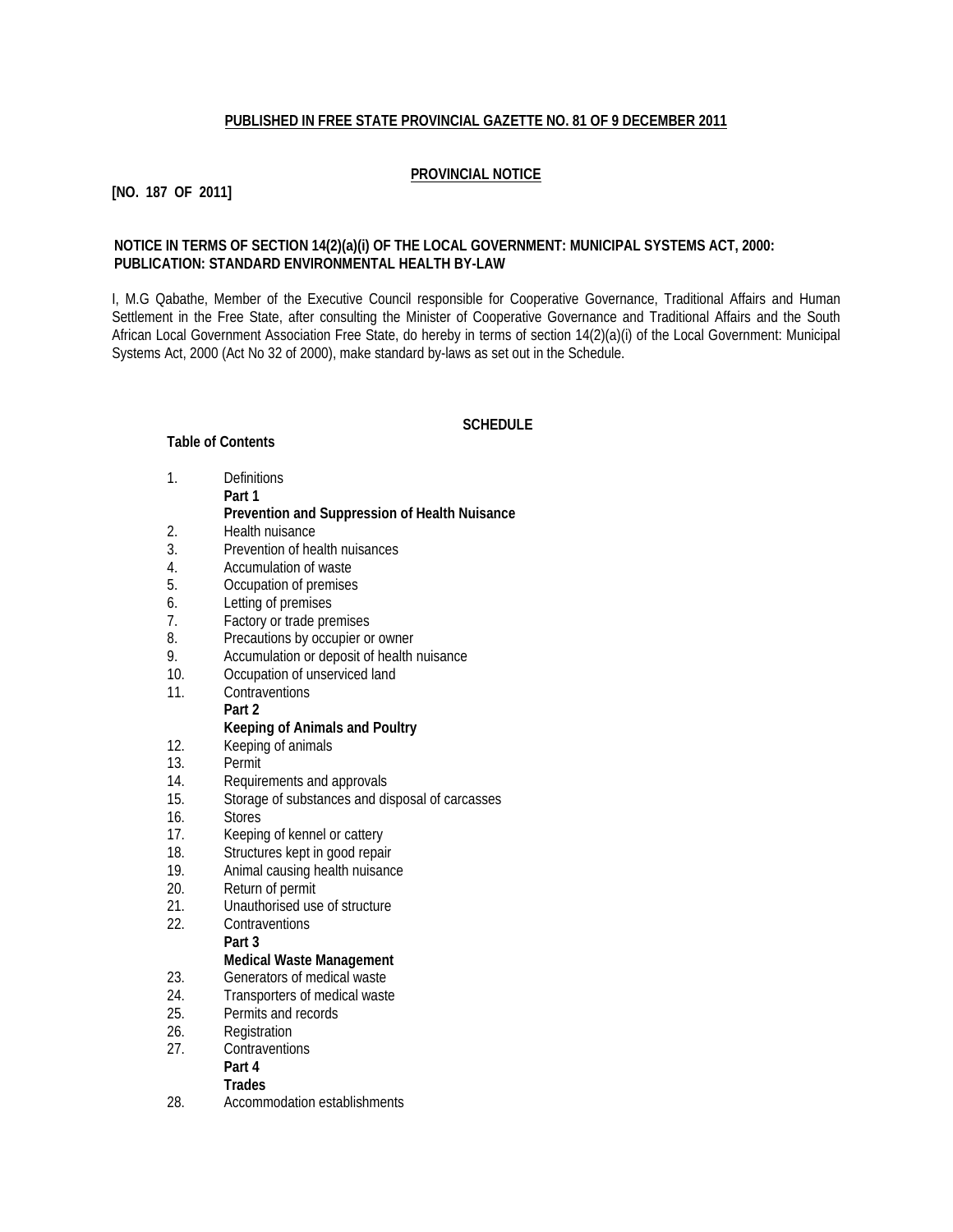## 29. Hairdressers and barbers

- 30. Tattooing and body piercing of humans
- 31. Childcare facilities
- 32. Contraventions

# **Part 5**

## **The Conveying and Handling for Sale of Meat Intended for Human Consumption**

- 33. Handling of meat for human consumption
- 34. Bulk handling of meat
- 35. Exemptions
- 36. Interpretation
- 37. Contraventions
- **Part 6**

# **General Provisions**

- 38. Right of entry and inspection
- 39. Service of documents and process
- 40. Penalties
- 41. Exemptions
- 42. Repeal
- 43. Short title

## **Definitions and Application**

1. (1) In this by-law, unless the context indicates otherwise:—

**' ' accommodation establishment''** means any premises in or upon which the business of supplying lodging with or without one or more meals per day is conducted or intended to be conducted for reward or gain, but does not include any such premises which is duly registered as a hotel under any law relating to the registration of hotels, or which provides lodging with one or more meals per day and has fewer than five beds available for occupation, or which provides no meals and has fewer than three rooms that are let or intended for letting;

**' ' agent''** means a person specifically or generally appointed to attend to the affairs of another;

**' ' animal''** means horse, pony, mule, donkey, cattle, pig, sheep, goat, camel, reptile, indigenous animal and other wild or exotic animal, but excludes dogs and cats kept as domestic pets;

**' ' boarder''** means any person to whom lodging or both lodging and meals in an accommodation establishment is or are supplied by the proprietor for reward or gain;

**' ' carcass''** means the remains of any animal or poultry;

**' ' cattery''** means any establishment that has as its business the breeding or boarding of cats;

**' ' child care facility''** means any building or premises maintained or used, whether for profit or otherwise, for the temporary or partial care of children under 18 years of age apart from their parents, but does not include any boarding school, school hostel or any establishment which is maintained or used mainly for the tuition or training of children and which is controlled by or which has been registered or approved by the State:

**' ' communicable disease''** means any disease which can be communicated directly or indirectly from any person suffering therefrom or who is a carrier thereof to any other person;

**' ' cost''** means the amount determined by a duly authorized employee of the Council;

**' ' Council''** means the Council of the Municipality of ........................ or its duly authorised employee, councillor, committee or agent;

**' ' generator** ' means a person who generates medical waste. '

**' ' hairdresser or barber''** means a natural person who carries on business by cutting, shaving, shampooing, curling, straightening or otherwise treating or removing people's hair or beards or providing beauty treatment for reward or gain;

**' ' health nuisance''** means any activity, condition, premises or thing which, on account of effluent, vapours, chemical effluvia, odours, noise, vibration, radiation, refuse, waste products, dirt, chemical or biochemical material, microbial infection, vermin, vegetation, overcrowding, lack of proper general hygiene, ventilation, lighting, design, situation or on account of any other cause or practice whatsoever, is in the opinion of the Director: Municipal Health or a duly authorised Council employee potentially injurious or dangerous to health or which is offensive, including, without affecting the generality of the aforegoing, any facility for the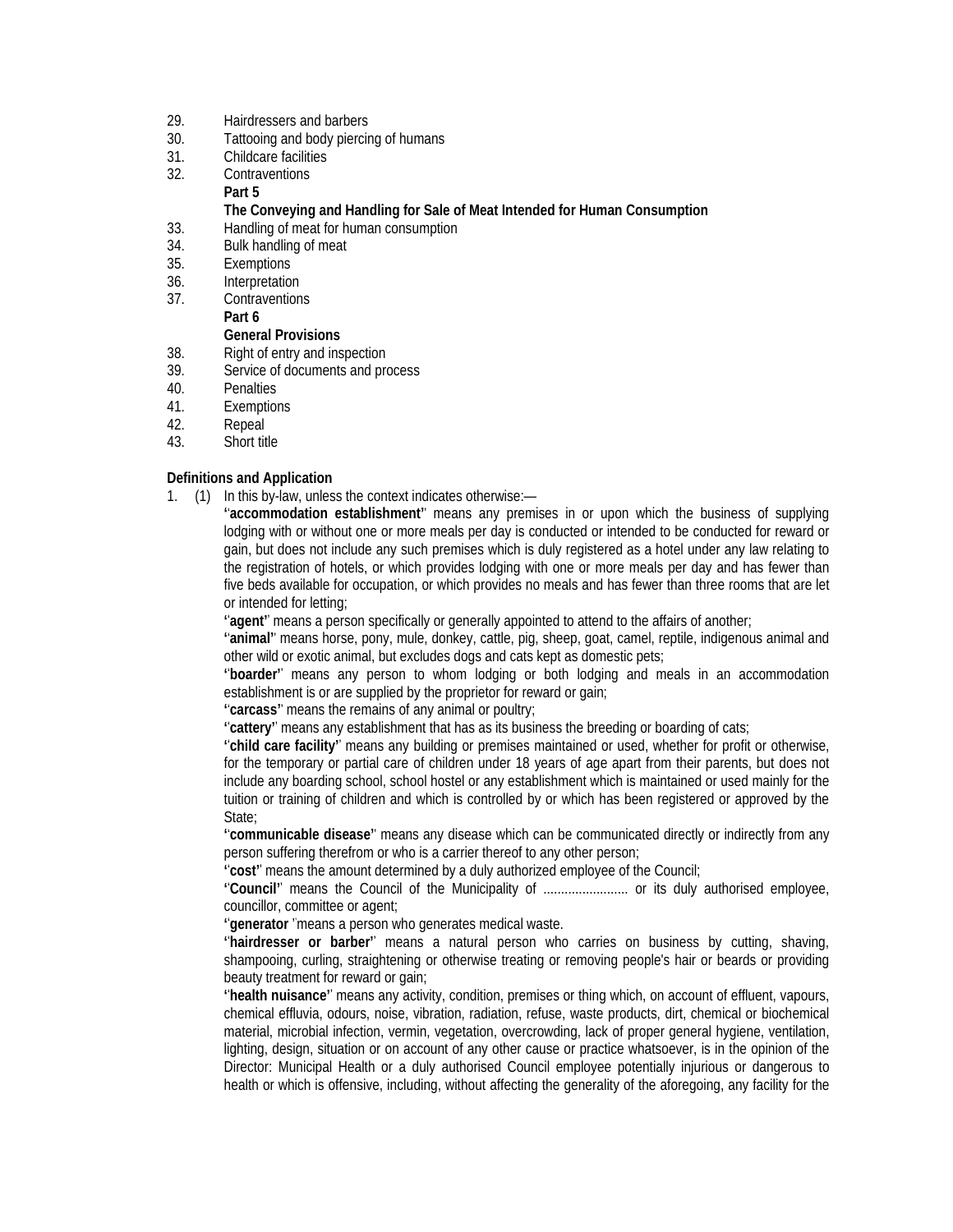storage, distribution or handling of water that is likely to be used by man for domestic purposes or consumption, including such water itself, which is contaminated or polluted;

**' ' kennel''** means any establishment that has as its business the breeding, training or boarding of dogs and includes pounds whether operated by the State or otherwise;

**' ' medical certificate''** means a certificate signed by a medical practitioner;

**' ' medical practitioner''** means a person registered as such under the laws relating to the registration of persons as medical practitioners;

**' ' medical waste''** includes—

- (1) any waste, whether infected or not, resulting from a medical, surgical, veterinary or laboratory procedure on humans or animals, such as blood, body fluids, tissue, organs, body parts, extracted teeth, corpses (excluding corpses intended for burial in terms of the Births and Deaths Registration Act, 1992 (Act No. 51 of 1992);
- (2) used medical equipment and other medical material which is capable or is reasonably likely to be capable of causing or spreading disease or causing or spreading infection, such as used surgical dressings, swabs, blood bags, laboratory waste, blood collection tubes, colostomy- and catheterbags; gloves, drip bags, administration lines and tongue depressers;
- (3) contaminated and uncontaminated sharps, including clinical items which can cause a cut or puncture or injection, such as needles, syringes, blades and microscope slides;
- (4) pharmaceutical products which have become outdated or contaminated or have been stored improperly or are no longer required, such as human and animal vaccines, medicines and drugs;
- (5) genotoxic chemical waste and radio isotopes from experimental or diagnostic work or any other source;

**'municipality'** means the …………………………… Local Municipality established in terms of Section 12 of the Municipal Structures Act,1998 (Act No. 117 of 1998), and includes any political structure, political office bearer, councillor, duly authorised agent thereof or any employee thereof acting in connection with these bylaws by virtue of a power vested in the municipality and delegated or sub-delegated to such political structure, political office bearer, councillor, agent or employee;

**' ' nightsoil''** means human excrement not disposed of in an approved sanitary convenience;

**' ' objectionable material''** means garden litter, rubbish, waste material, rubble, scrap metal, article or thing, disused machinery, motor cars or other vehicles, as well as the disused parts thereof, refuse from any building operations, or any refuse capable of being deposited on any land or premises, including new or used building materials not necessarily required in connection with bona fide building operations actually in progress on any land, and includes any solid, liquid or gas which is or may become a nuisance or which materially interferes with the ordinary comfort or convenience of the public;

**' ' occupier''** in relation to any premises means and includes —

- (1) Any person in actual occupation of those premises; or
- (2) Any person legally entitled to occupy those premises; or
- (3) Any person having the charge or management of those premises, and includes the agent of any such person when he or she is absent from the Republic of South Africa or his or her whereabouts are unknown;

**' ' offensive''** means a state of affairs which is a health hazard or which has the potential to result in a health hazard;

#### **' ' overcrowding''** means

- (1) a residential occupancy in excess of 12 occupants per sanitary convenience and/or
- (2) occupancy of habitable rooms (being all rooms in a dwelling excluding kitchens, bathrooms and sanitary conveniences) for sleeping purposes where such occupation exceeds 1 adult person per 4 m<sup>2</sup> and/or 1 child under 10 years of age per 2 m<sup>2</sup>;

**' ' owner''** includes—

- (1) The person or persons in whom from time to time is vested the legal title to any immovable property;
- (2) In any case where a property is subject to a registered lease the lessee of such property;
- (3) In cases where the person in whom the legal title is vested is insolvent or deceased, or is of unsound mind or whose estate has been assigned for the benefit of his or her creditors, the person in whom the administration of the property is vested as trustee, executor, curator or assignee, or administrator;
- (4) In cases where the owner as above described is absent the agent or person receiving the rent of the property in question;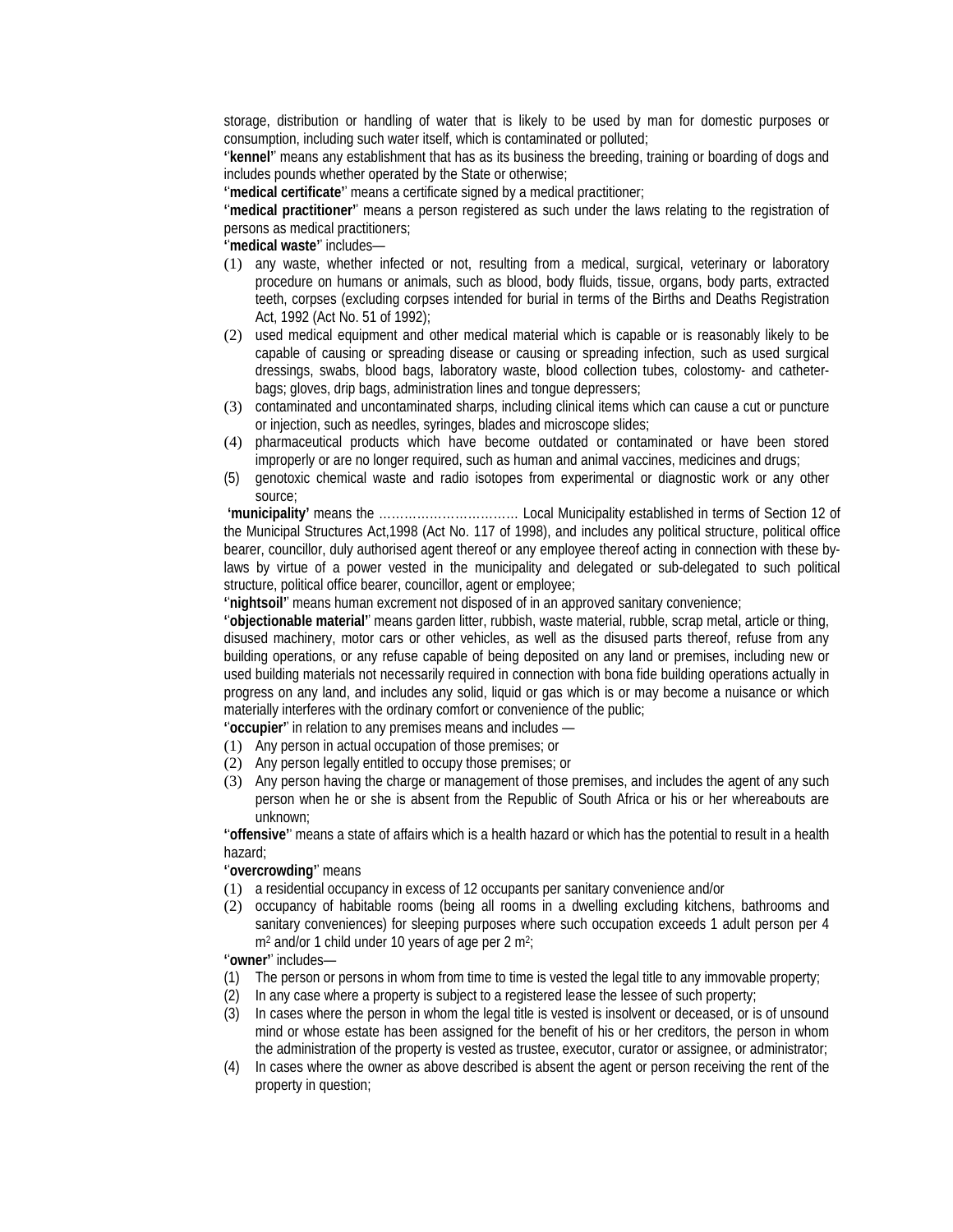- (5). In any case where the property is beneficially occupied under a servitude or right similar thereto the occupier of such property;
- **' ' permit''** means the written permission granted by the Council in terms of this by-law.

**' ' person''** includes any sphere of government; natural and juristic person includes any sphere of government; natural and juristic persons;

**' ' poultry''** means any fowl, goose, ostrich, duck, pigeon, dove, turkey, muscovite, guinea-fowl, peacock and/or peahen or bird whether domesticated or wild;

**' ' premises''** means any building, tent or any other structure, together with the land on which the same is situated and the adjoining land used in connection therewith and any land without buildings or tents, and includes any vehicle, conveyance, ship or boat;

**' ' proprietor' ',** in relation to an accommodation establishment, means the natural person who carries on or who is charged with carrying on business by supplying lodging or both lodging and meals for reward or gain and includes an owner of said property;

**' ' structure''** means any stable, shed, pigsty, kraal, aviary, paddock, covering structure, poultry house, enclosure, run, loft or building used for the keeping, housing or enclosing of animals and poultry;

**' ' styptic''** means a substance applied to stop bleeding;

**' ' trades''** for purpose of this by-law is restricted to the following: accommodation establishments, hairdressers and barbers, tattooing and body piercing of humans and child care facilities;

**' ' transporter''** means any person who removes medical waste from the premises of a generator or who transports medical waste or both;

**' ' verminous''** means being infested with vermin which includes but is not limited to lice, fleas and any organism which may infest or be parasitic on a person;

(2) This Bylaw is subject to the National Environmental Management Act, 1998 (Act No. 108 of 1998).

#### **PART1 PREVENTION AND SUPPRESSION OF HEALTH NUISANCES**

#### **Health nuisance**

2. No owner or occupier of any shop or business premises or vacant land adjoining a shop or business premises must use, cause or permit to be used such shop or business premises, vacant land or any portion thereof which is open to the public, for the purpose of storing, stacking, or keeping any waste material, refuse, crates, cartons, containers or any other articles of like nature, in such a way as to cause a health nuisance.

## **Prevention of health nuisances**

- 3. Notwithstanding the provision of any other By-law or legislation no person must—
	- (1) Allow any erf to be overgrown with bush, weeds or grass or other vegetation, except cultivated trees, shrubs and grass, to such an extent that, in the opinion of the Council, it may be used as a shelter by vagrants, wild animals or vermin or may threaten the public health or the safety of any member of the community.
	- (2) Fail to maintain the sewers, drains, water fittings, waste water fittings, water closet fittings and all other sanitary accessories forming part of or attached to any building or structure in good and sound repair.
	- (3) Deposit, keep, cause or permit to be deposited or kept any night soil on any premises, except in a proper sanitary convenience approved by the Council.
	- (4) Keep, cause or suffer to be kept upon any premises any sanitary convenience of such nature or in such condition that it is a health nuisance.
	- (5) Carry, convey or permit to be carried or conveyed through or in any street or public place, any objectionable material or thing, liquid or solid, which is or may become a health nuisance, unless such objectionable material or thing is covered with suitable material in order to prevent the creation of any health nuisance.
	- (6) Cause or permit any stream, pool, ditch, drain, gutter, watercourse, sink, bath, cistern, water closet, privy or urinal on any land or premises to that owned or occupied by him or her or of which he or she is in charge to be or to become so foul or in such a state or to be so situated or constructed so as to be a health nuisance.
	- (7) Cause or permit any foul or polluted water or any foul liquid or objectionable material to run or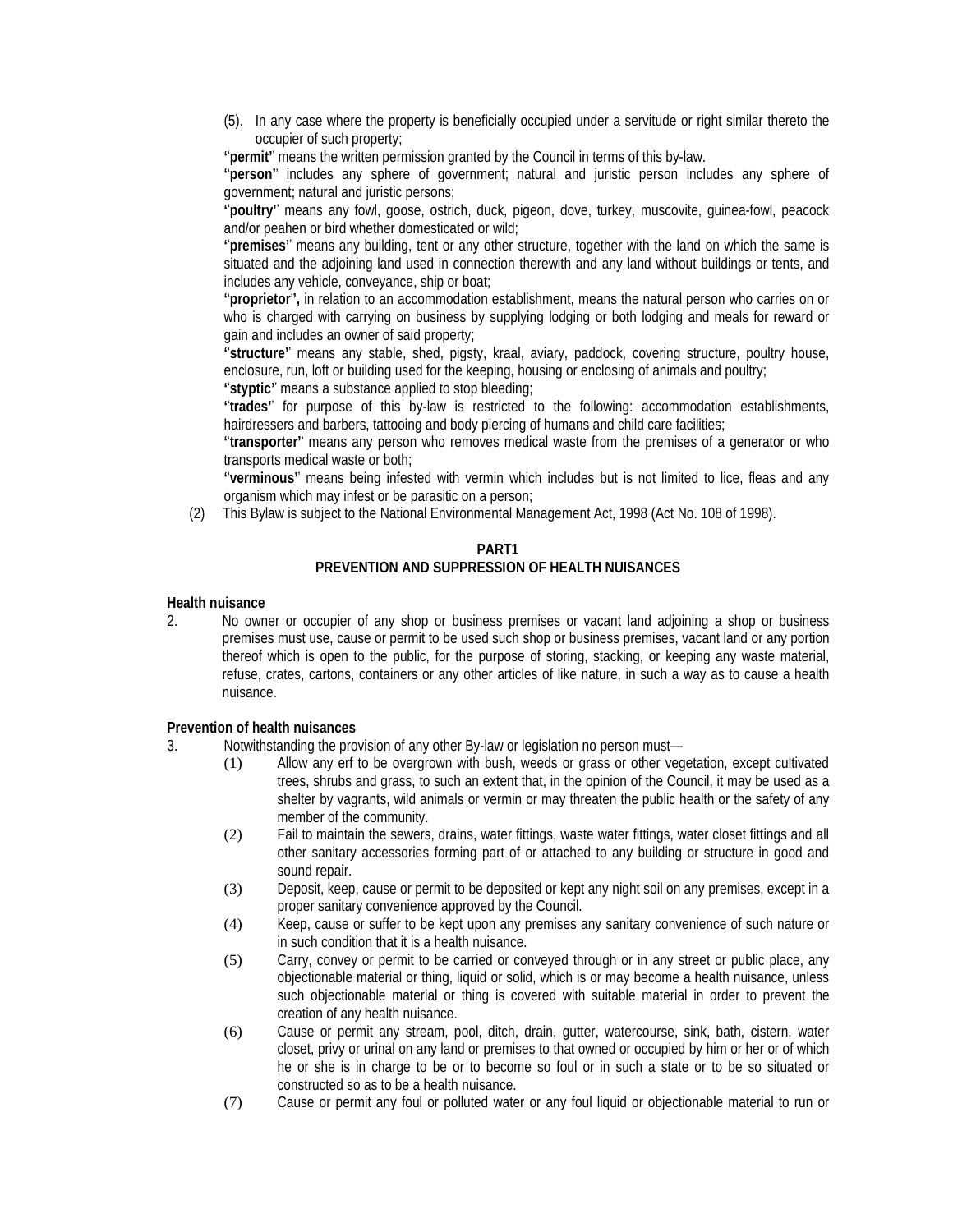flow from any premises to that owned or occupied by another person, whether occupied for trade, business, manufacturing, dwelling or other purposes, onto any land or into any storm water, river or canal system.

(8) Commit, cause or permit to be committed any act which may pollute any water to which inhabitants of the area of jurisdiction of the council have the right of use or access.

**Accumulation of waste**

- 4. (1) Where any objectionable material, article or matter of whatsoever nature has been accumulated or stored on any erf, street, thoroughfare, public square or commonage or where there is an overgrowth of bush, weeds, grass or vegetation on any erf in contravention of section 2 or 3 the Council may serve a notice, to abate such health nuisance, on —
	- (a) The person directly or indirectly responsible for such accumulation or storing;
	- (b) The owner of such material, article or thing, whether or not he or she is responsible for such accumulation, or storing;
	- (c) The owner of the erf on which such accumulation or storing takes place, whether or not he is responsible therefor, or
	- (d) The owner of the erf on which there is an overgrowth of bush, weeds, grass or vegetation.
	- (2) In the event of the recipient failing to comply with the requirements of a notice served on him or her in terms of subsection (1) within the time specified in such notice, the Council may, at the expense of the recipient, together with any assistants and advisors it may require, forthwith enter upon such premises and clear from such premises any such trees, bushes, weeds, grass, stones and rubble or objectionable matter. The cost of such work must be recoverable by the Council in any court of competent jurisdiction from the person in default.

#### **Occupation of premises**

5. No person must occupy or cause or suffer to be occupied any premises for habitable purposes so as to be a health nuisance, whether by overcrowding or otherwise.

#### **Letting of premises**

6. The owner of any premises which is let or sublet to more than one tenant, must maintain at all times in a clean and sanitary condition every part of such premises as may be used in common by more than one tenant.

## **Factory or trade premises**

7. No person must keep, cause or suffer to be kept any factory or trade premises so as to cause or give rise to smells or effluvia that constitute a health nuisance.

#### **Precautions by occupier or owner**

8. Every person who is the occupier or in charge of any premises or the owner of any vacant land in the area of jurisdiction of the Council, must take all possible precaution to prevent conditions favouring the multiplication and prevalence of, and must take steps for the eradication of mosquitoes, flies, fleas, bugs, cockroaches or other vermin or pests. An authorised person employed by council may serve upon such owner, occupier or person in charge a notice in regard to the prevention or eradication of any such vermin or pest and specify a time period within which such vermin or pest must be eradicated.

#### **Accumulation or deposit of health nuisance**

9. No person must keep, cause or suffer to be kept on any premises any accumulation or deposit of filth, rubbish, refuse, manure, other offensive matter, or objectionable material or thing so as to be a health nuisance.

#### **Occupation of unserviced land**

10. No person must, without the written permission of the Council, occupy or permit to be occupied for human habitation a caravan, tent or other similar shelter of any description on unserviced land except on an authorised camping or caravan site.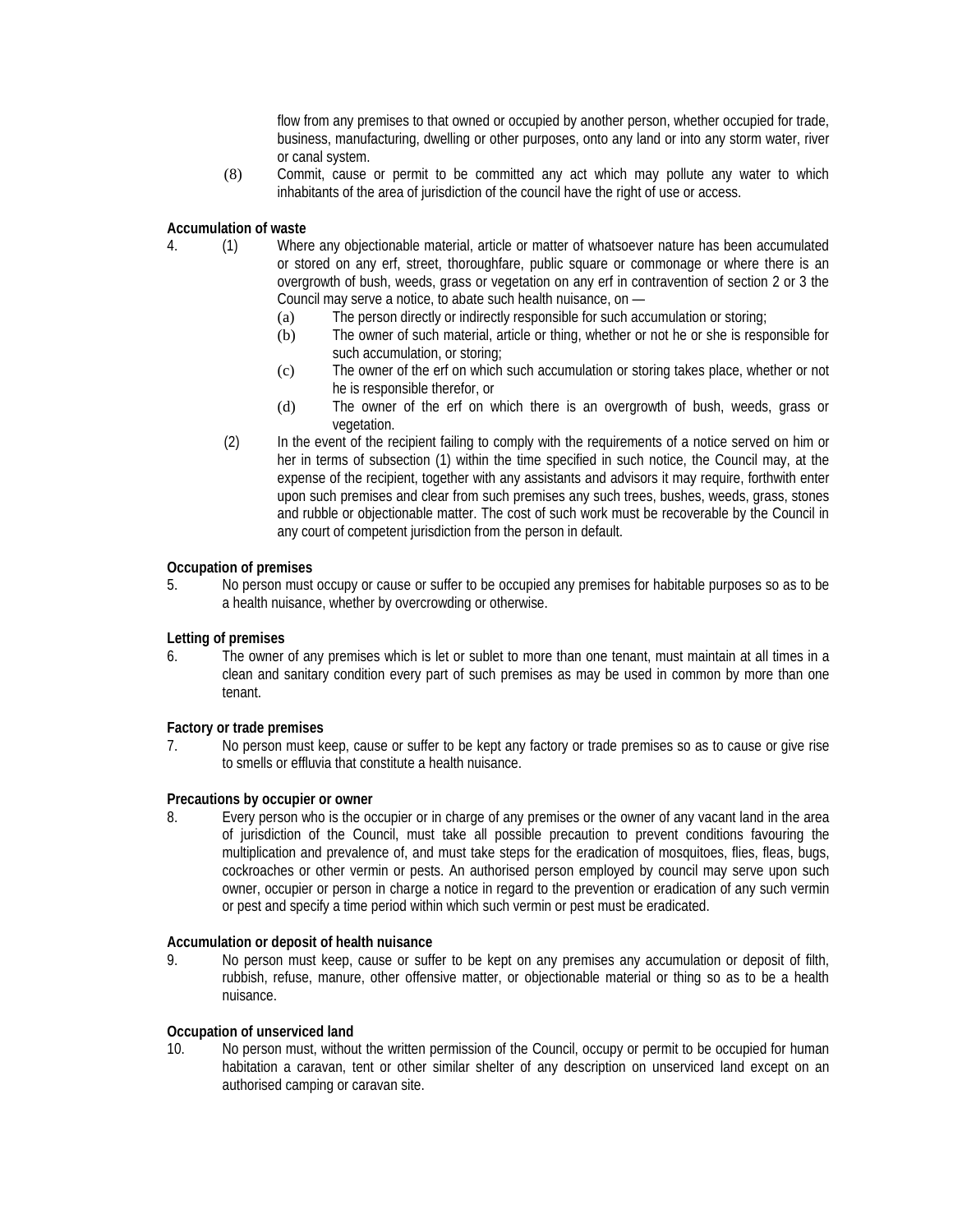## **Contraventions**

11. Any person who contravenes or fails to comply with any provisions of this Part or fails to comply with any notice lawfully given thereunder is guilty of an offence.

# **PART 2 KEEPING OF ANIMALS AND POULTRY**

## **Keeping of animals**

12. In order to promote public health no person must keep or permit to be kept on any premises or property any animal or poultry without the permission of the Council.

## **Permit**

- 13. (1) For the purpose of promoting public health and restricting public nuisances, the Council may from time to time determine the number, kinds and sex of animals or poultry that may be kept per unit area and the areas within which such animals or poultry must be prohibited.
	- (2) The Council may from time to time, determine the kinds of animals and poultry for which a permit is required and the relevant application fee and annual fee for such permit. Applications for such permits must be made on the prescribed form made available by the Council for such purposes.
	- (3) Permits issued in terms hereof are not transferable and are only be valid for the specific property in respect of which the application was made.

# **Requirements and approvals**

- 14. (1) The Council may require an application in terms of section 13(2) to be accompanied by a detailed site plan indicating all existing or proposed structures and fences on the property for which the permit is required.
	- (2) The Council may require detailed plans and specifications of structures wherein it is proposed to keep animals and poultry, in order to evaluate whether or not to grant a permit applied for in terms of section 13(2).
	- (3) Notwithstanding anything to the contrary contained in this by-law, the Council may refuse to approve an application or grant approval subject to specific conditions if, in its opinion, the property owing to its location, siting or geographical features or size, is unsuitable for the keeping of animals or poultry.
	- (4) No structure that accommodates animals must be sited:
		- a) within 15m of any boundary of the erf which abuts another residential erf; and
		- b) within 6m of any boundary of the erf which abuts any road or public open space.
		- c) within 4,5m from any dwelling, servants quarters, inhabited outbuilding and shop or building where food is processed.
	- (5) Where a structure in which animals will be kept forms part of an outbuilding used for human habitation, such structure must be sited at least 4,5m from such habitable room and must not be under the same roof space as the habitable room.
	- (6) No structure in which poultry is kept must be sited :
		- a) within 1,5m from any boundary of a residential erf; and
		- b) within 1,5m from any dwelling, servants quarters, inhabited outbuilding and shop or building where food is processed, sold or stored.
	- (7) All structures in which animals or poultry are kept must be suitably screened from any street to the satisfaction of the Council.
	- (8) No structure in which poultry is kept must have a height in excess of 3,5m.<br>(9) Notwithstanding the aforementioned provisions, the Council may after
	- Notwithstanding the aforementioned provisions, the Council may after considering conditions particular to the property and on condition that no objection is received from adjoining neighbours, waive any or all of the requirements of this part and impose other conditions if appropriate.

## **Storage of substances and disposal of carcasses**

15. (1) All manure resulting from the keeping of animals and poultry must, pending removal from the premises, be stored under shelter in sealed fly-proof containers and disposed of on a regular basis so as to prevent any nuisance from being created, provided that such disposal may not include composting on the premises.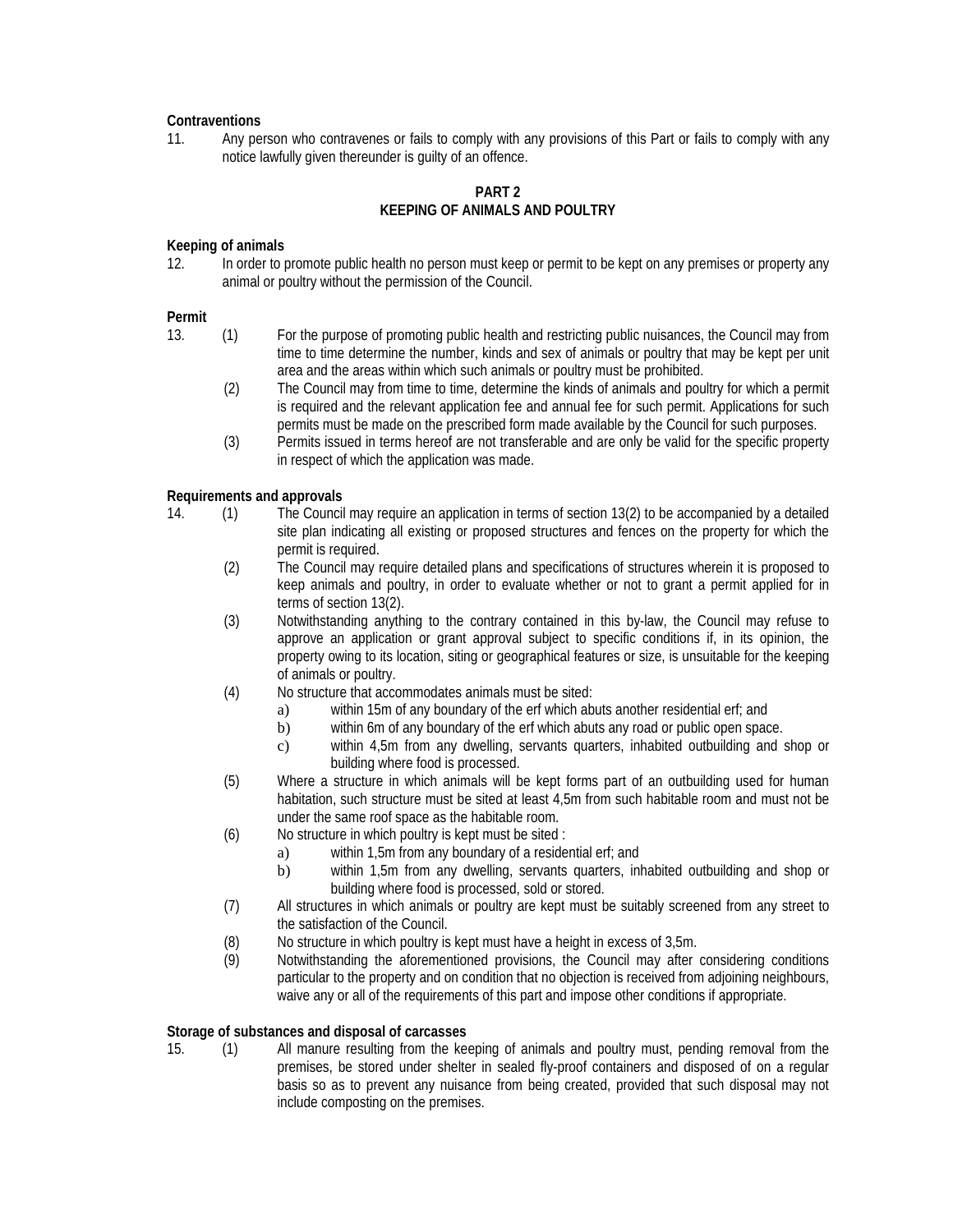- (2) All feed must be stored in a rodent proof place, container or storeroom for the keeping of animals and poultry.
- (3) The premises for keeping of animals and poultry must be kept in such condition as not to attract or provide harbourage for rodents.
- (4) Carcasses are to be disposed of at the owner's expense and in a manner approved by the Council.

## **Stores**

16. The municipality may from time to time determine that a fly and rodent proof manure store and feed store of adequate size and constructed of permanent material, is required on premises where animals, poultry and pigeons are kept.

# **Keeping of kennel or cattery**

- 17. No person must keep a kennel or cattery unless the following requirements are complied with:
	- (1) Dogs and cats must be kept in a separate enclosure:
		- i) constructed of durable materials and with adequate access for cleaning, disinfecting and devermination purposes.
		- ii) with a floor constructed of concrete or other durable and impervious material brought to a smooth finish and graded to a channel 100mm wide, extending over the full width of the floor and situated within the enclosure, which channel must drain into a gully connected to the Council sewer system by means of a pipe of approved material with a minimum diameter of 100mm or to another approved disposal system.
		- iii) with a kerb 150mm high along the entire length of the channel referred to in subparagraph (ii), to prevent stormwater from such area from entering the channel.
		- (2) Every enclosure referred to in subsection (1) must contain a roofed shelter for the accommodation of dogs and cats of which:
			- i) every wall must be constructed of brick, stone, concrete or other durable material and must have a smooth internal surface without cracks or open joints.
			- ii) the floor must be of concrete or other impervious and durable material brought to a smooth finish without cracks or open joints and the surface between the floor and the walls of a permanent structure must be coved.
		- (3) In the case of dogs, a dog kennel of moulded fibre cement or other similar material which is movable and placed on a base constructed of concrete or other durable material with an easily cleaned finish, without cracks or open joints, may be provided instead of a shelter contemplated in section 17(2) and if the base of such kennel is not rendered waterproof, a raised sleeping board which will enable the dog to keep dry must be provided in every such kennel.
		- (4) A concrete apron at least 1m wide must be provided at the entrance of the enclosure over its full width, the apron must be graded to allow for the drainage of water away from the enclosure.
		- (5) A supply of potable water, adequate for drinking and cleaning purposes, must be provided in or adiacent to every enclosure.
		- (6) Separate isolation facilities for sick dogs and cats must be provided to the satisfaction of the Council.
		- (7) If cages are provided for the keeping of cats, such cages must be of durable, impervious material and constructed so as to be easily cleaned.

## **Structures kept in good repair**

18. All structures must at all times be kept in a proper state of repair by the owner or occupier of the premises.

## **Animal causing health nuisance**

19. (1) If, in the opinion of the Council, any animals kept on any property in terms of which a permit has been issued by the Council under this By-law cause a health nuisance, danger to health or endanger the safety of the public or where more animals are kept than authorised in the permit issued, the Council may serve written notice on the holder of the permit, or in his or her absence the person in charge, to remove or cause to be removed such nuisance or danger or excess number of animals within a specified period.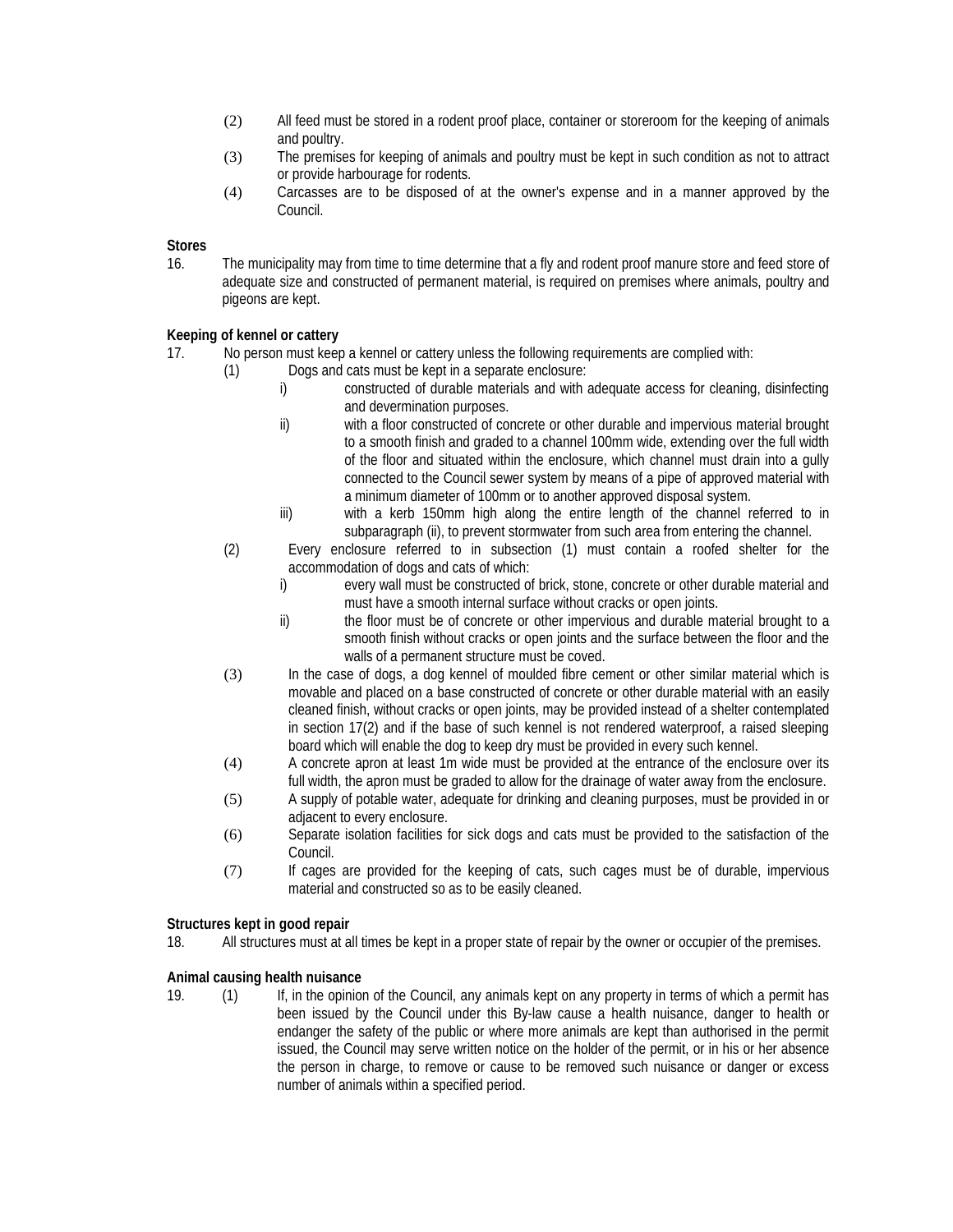- (2) The holder of a permit or the person in charge, on receiving a notice in terms of subsection (1), must comply with the requirements as specified by the Council in such notice, failing which the Council may at its discretion —
	- (a) cancel the permit to keep animals on such property, or (b) amend the permit.
	- amend the permit.

# **Return of permit**

20. The holder of a permit must, when requested by Council to do so, return the permit issued to him or her for amendment or cancellation, as the case may be.

## **Unauthorised use of structure**

21. No person must alter or use a structure for the keeping of animals or poultry for purposes other than those specified in the permit.

#### **Contraventions**

22. Any person who contravenes any of the provisions of this Part or fails to comply with any notice lawfully given thereunder must be guilty of an offence.

#### **PART 3 MEDICAL WASTE MANAGEMENT**

#### **Generators of medical waste**

- 23. (1) Generators must handle and store medical waste in a safe manner that poses no threat to human health or to the environment and are under a duty to ensure that medical waste is removed from their premises, transported and disposed of in accordance with this By-law.
	- (2) Without limiting the generality of the duty in subsection (1), generators must comply with the following requirements:
		- (a) separate medical waste from other waste at the point at which it is generated;
		- (b) store medical waste in leak-proof, sealable containers and ensure that containers which are used for the storage of sharps and other clinical items which can cause cuts or punctures or injections are, in addition, rigid and puncture-resistant;
		- (c) label each medical waste container indelibly and in large, legible lettering with
			- (i) the name and address of the generator;
			- (ii) the words ' 'Danger: Medical Waste', '' Gevaar: Mediese Afval'' and '' Ingozi: Inkunkuma Yezamayeza' '; and the international bio-hazard logo; and
			- (iii) the date on which the medical waste container is removed from the generator's premises;
		- (d) prevent public access to medical waste containers which are in use;
		- (e) store filled medical waste containers in controlled, secure areas which are reserved for the storage of medical waste;
		- (f) make arrangements for the removal of medical waste from their premises and for the transportation of medical waste to a disposal site by a person who transports medical waste in terms of this By-law and who is registered as a transporter as contemplated in section 26 of this By-law;
		- (g) make arrangements for the disposal of medical waste by a person permitted to dispose of medical waste in terms of this By-law.
	- (3) Generators may apply in writing to the Council for permission to handle, store and otherwise deal with their medical waste in a manner which does not comply with the requirements set out in subsection (2).
	- (4) The Council may in writing grant the permission referred to in subsection (3); provided that it may grant such permission subject to conditions.
	- (5) Generators may transport and dispose of medical waste, provided that they do so in terms of this By-law.
	- (6) Generators must
		- (a) maintain an up-to-date written record of medical waste removed from their premises in the format as prescribed from time to time by the Council.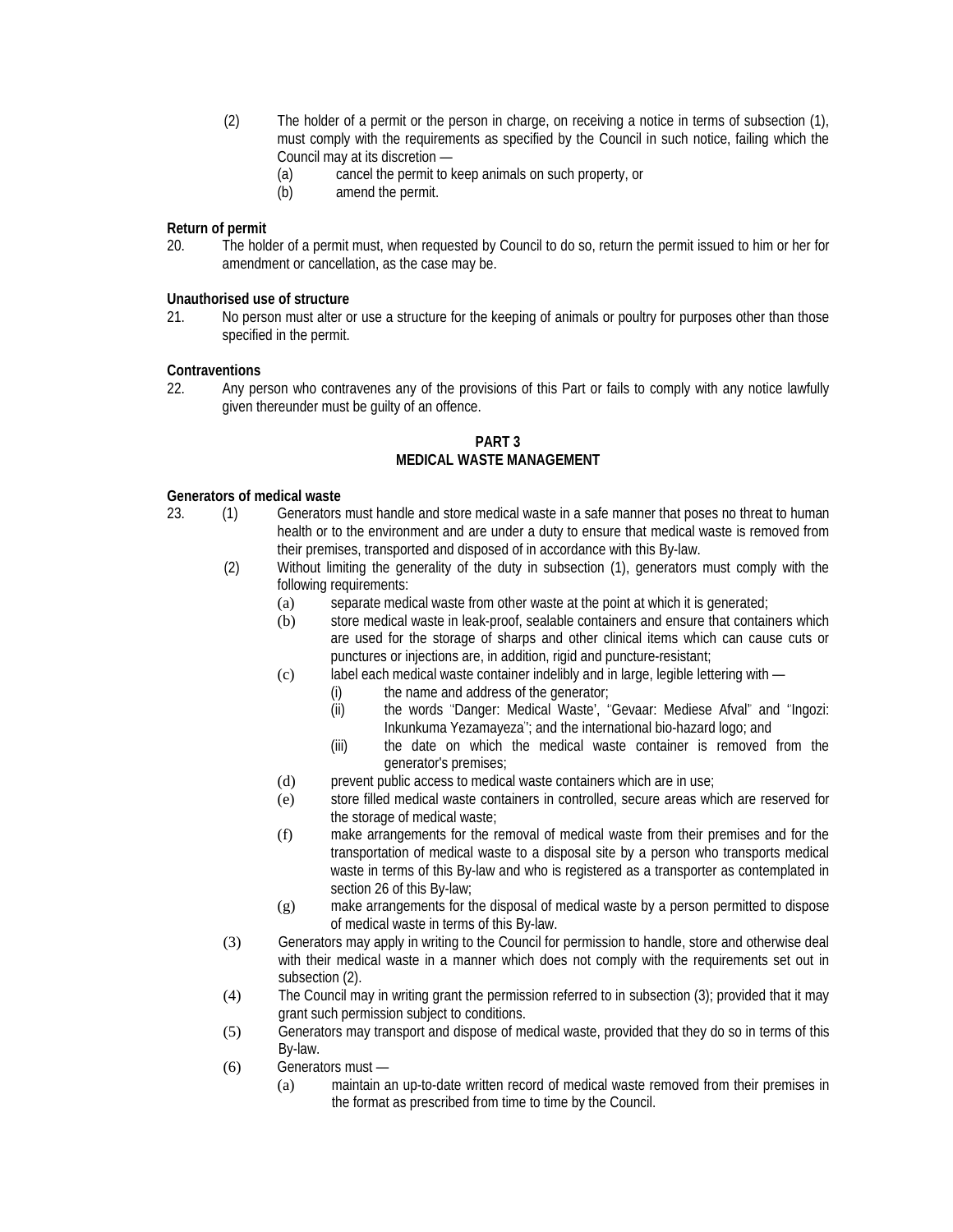- (b) acquire from the disposer of the medical waste written notification that the medical waste has been disposed of and, on receiving such notification, indicate in their written records that the medical waste has been thus disposed of;
- (c) keep the written record referred to in (a) and the notification referred to in (b) for a period of one year after the removal from their premises of the medical waste.

# **Transporters of medical waste**

- 24. (1) Transporters must remove medical waste from the premises of a generator, transport, store and deliver such medical waste to the site at which it will be disposed of in a safe manner which poses no threat to human health or the environment.
	- (2) Without limiting the generality of the duty in subsection (1), transporters must comply with the following requirements:
		- (a) not remove medical waste from the containers in which the generator has stored the medical waste;
		- (b) transport and store medical waste in such a way that no member of the public can gain access to the medical waste or the containers in which it is stored;
		- (c) transport medical waste in vehicles which are
			- (i) capable of containing the medical waste;
			- (ii) designed to prevent spillage;
			- (iii) constructed of materials which are easy to clean and to disinfect;
			- (iv) capable of being secured in order to prevent unauthorised access;
		- (d) deliver medical waste only to a person and site permitted to dispose of medical waste in terms of section 26.
	- (3) Transporters may apply in writing to the Council for permission to remove, transport, store and deliver medical waste in a manner which does not comply with the requirements set out in subsection (2).
	- (4) The Council may in writing grant the permission referred to in subsection (3); provided that it may grant such permission subject to conditions.
	- (5) Transporters may dispose of medical waste, provided that they do so in terms of this By-law.
	- (6) Transporters must maintain a written record in respect of each collection and delivery of medical waste, which they must update simultaneously with each collection and delivery, and such record must be in the format as prescribed from time to time by the Council and must keep such record for a period of one year from the date on which the medical waste is delivered. Transporters must keep a copy of the relevant record in the vehicles used for the transportation of the medical waste.

## **Permits and records**

- 25 (1) Medical waste may only be disposed of by a person—
	- (a) who holds a license to operate a hazardous waste site in terms of the National Environment Management: Waste Act, 2008 (Act No. 59 of 2008)
	- (b) who complies with all terms and conditions attached to such license.
	- (2) A person permitted in terms of subsection (1) to dispose of medical waste must do so at the site at which the license permits him or her to dispose of medical waste and may not dispose of medical waste at any other place.
	- (3) Persons who dispose of medical waste must—
		- (a) maintain an up-to-date written record of each delivery of medical waste to the disposal site in the format as prescribed from time to time by the Council.
		- (b) keep such record for a period of one year from the date on which the medical waste is disposed of.

# **Registration**

- 26. (1) Every generator must register with the Council within 6 months of the coming into operation of this By-law by completing and submitting a written notification to the Council in the format prescribed from time to time.
	- (2) Every transporter must register with the Council within 6 months of the coming into operation of this By-law by completing and submitting a written notification to the Council in the format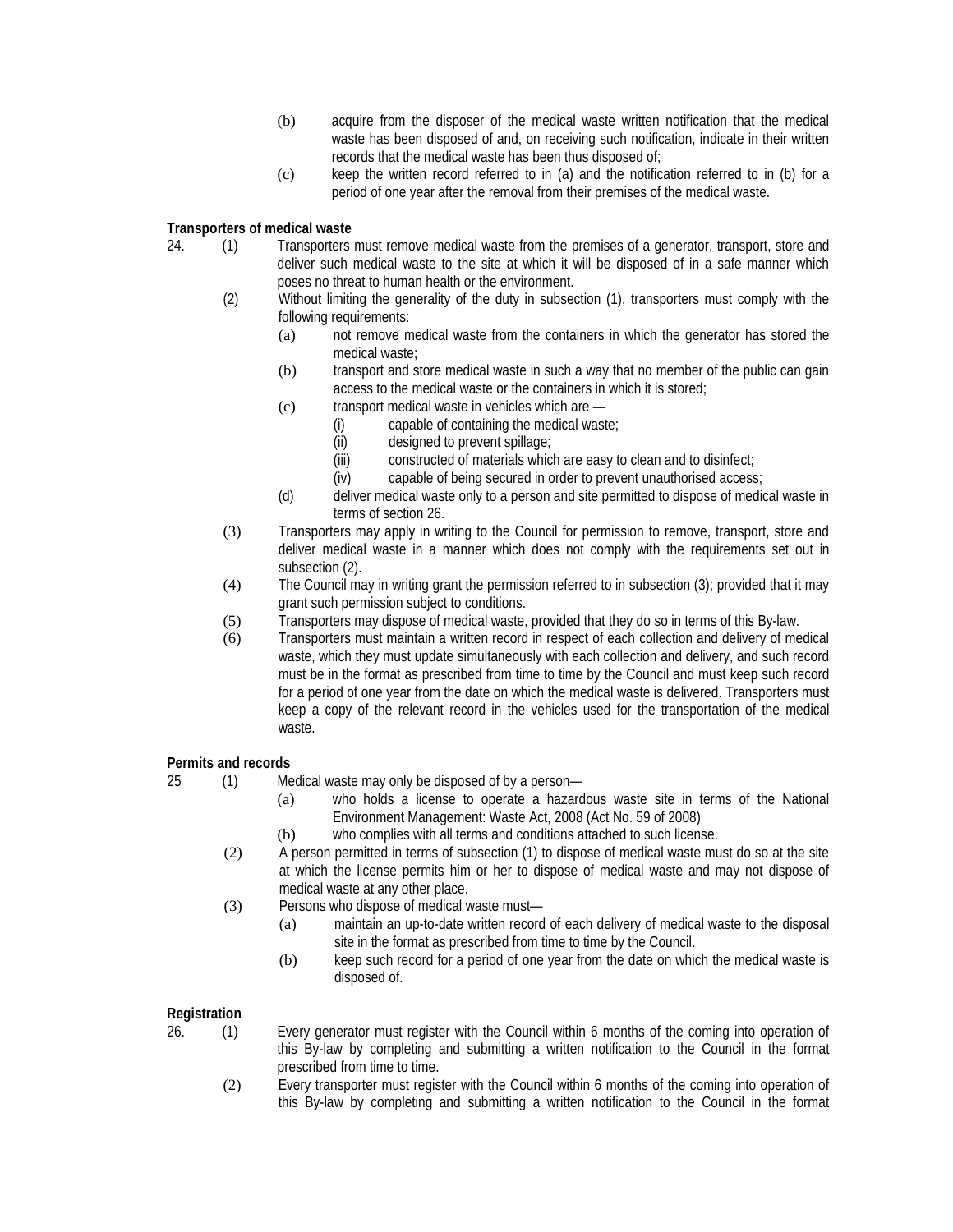prescribed from time to time.

(3) Generators and transporters must advise the Council of any changes to the information provided in terms of subsections (1) or (2) as soon as such change takes place.

## **Contraventions**

27. Any person who contravenes any provision of this Part or fails to comply with any notice lawfully given thereunder commits an offence.

#### **PART 4 TRADES**

#### **Accommodation Establishments**

28. (1) Every accommodation establishment must comply with the following requirements:

- (a) The premises intended to be used or already in use as an accommodation establishment must be in good structural order and repair, both internally and externally.
- (b) All furniture, linen, utensils, fittings and equipment provided by the proprietor must be clean and in good order and sufficient for the purpose thereof.
- (c) Every room must be provided with adequate means of lighting and ventilation so as to enable such room to be used at all times without detriment to health or safety or causing a nuisance.
- (d) Every accommodation establishment must be provided with a sufficient number of refuse receptacles with close-fitting lids.
- (e) An adequate number of bathrooms and toilets, suitably equipped, must be provided on the premises.
- (f) Separate bathrooms and toilets must be provided for male and female boarders and for employees, and must be so located that they are easily accessible to those persons they are intended to serve; provided, however, that where the number of boarders does not exceed twelve (12), separate facilities for the different sexes need not be supplied.
- (g) Baths, showers and washbasins on the premises must be served at all times with running hot and cold water.
- (h) The accommodation establishment must be provided with a suitable yard, paved and drained to the satisfaction of the Council.
- (i) If ten (10) or more boarders can at any one time be lodged on the premises, these premises must have —
	- (i) a suitable sitting room or sitting rooms so furnished and of such capacity as to meet the reasonable requirements of the boarders, and
	- (ii) a suitable dining room or dining rooms which must provide seating accommodation on the basis of not less than one (1) square meter for each boarder, if meals are provided.
- (j) If meals are provided or cooking takes place, the establishment must have an adequately equipped kitchen.
- (2) The proprietor of an accommodation establishment must be responsible for the due compliance with and observation of the provisions of this By-law, and further he or she must be responsible for the acts, omissions and defaults of his or her employees or agents in such regard, and any breach of this by-law by himself of herself, by any member of his or her family or by any of his or her employees or agents is deemed to be a breach by the proprietor personally of this By-law.
- (3) The proprietor of an accommodation establishment must, to the satisfaction of the Council, at all times—
	- (a) maintain the whole of the accommodation establishment in a clean and sanitary condition;
	- (b) keep the furniture, utensils, linen and equipment in a sound condition and clean state;
	- (c) supply only wholesome food to the boarders and other persons on the premises, and
	- (d) not knowingly cause or permit any person suffering from a communicable disease to be employed in or on the premises unless he or she is in possession of a medical certificate to the effect that such person is fit to continue his or her employment.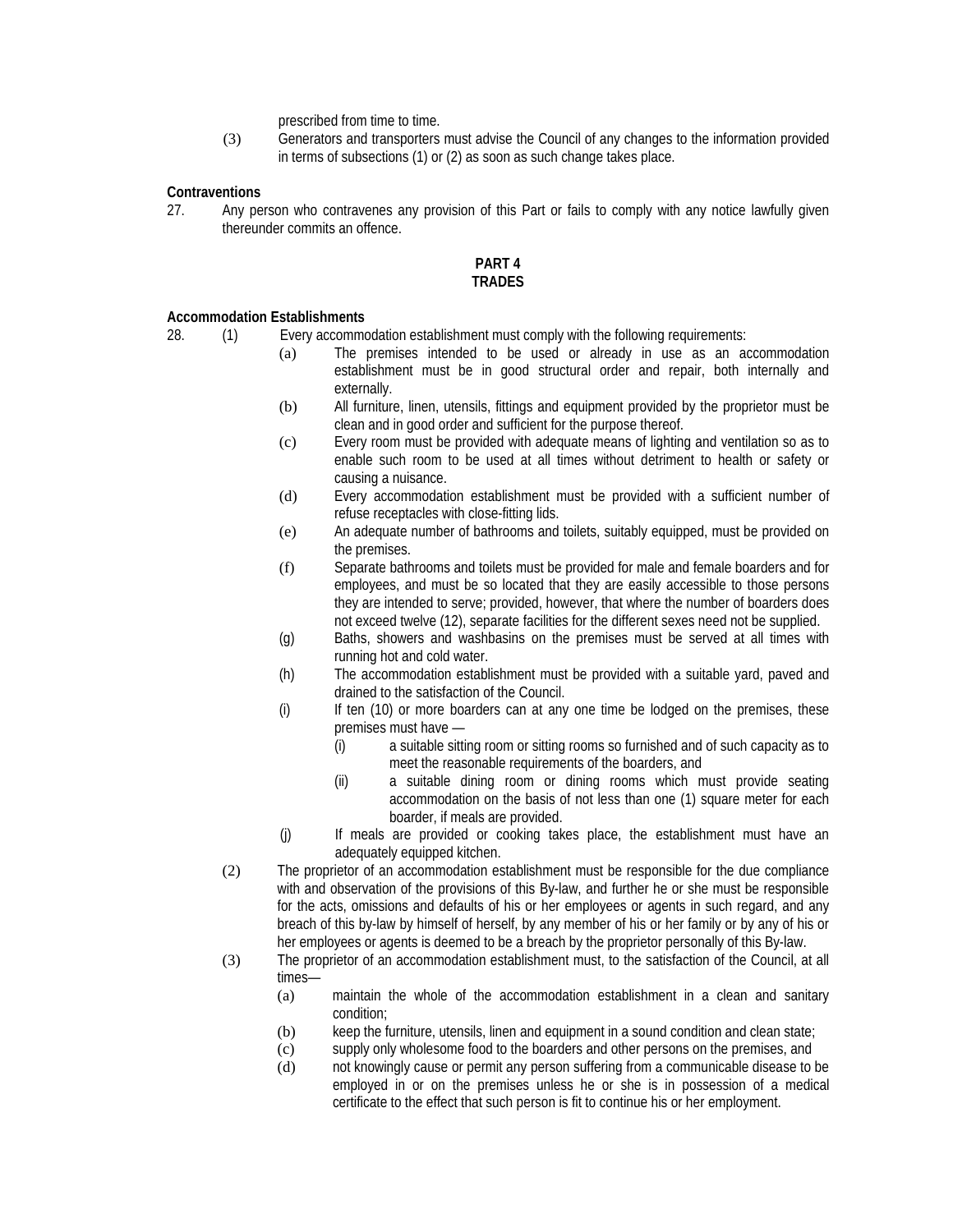- (4) The proprietor of an accommodation establishment must not—
	- (a) allow any portion of the premises other than an approved bedroom to be used by any person for sleeping purposes; Provided that the aforesaid prohibition must not apply to any boarder occupying a bedroom in so far as it consists of a stoep or porch which has been suitably converted;
	- (b) accommodate any boarder in the same bedroom with another person unless such persons are of the same family or both of them have given their consent thereto;
	- (c) conduct the business of the said accommodation establishment in such a manner so as to cause any nuisance or annoyance to residents of neighbouring properties;
	- (d) permit cooking in a living room or an area designated as a living room;
	- (e) permit the premises to become overcrowded.
- (5) Notwithstanding compliance with all of the proceeding provisions, no person may operate an accommodation establishment unless the property is appropriately zoned in accordance with the zoning scheme applicable thereto, and in compliance with all applicable laws.

## **Hairdresser and barbers**

- 29. (1) No person must conduct the business of hairdresser or barber in any premises within the municipal area unless—
	- (a) all parts of the premises are effectively lit and ventilated;
	- (b) washbasins with hot and cold running water and fitted with a trapped waste pipe have been provided in the proportion of at least one basin for every two persons engaged at the same time in cutting, dressing or shampooing hair or shaving any person or in any operation pertaining to the business of hairdresser or barber;
	- (c) all tables and shelves on which instruments are laid are constructed of or covered with glass, marble, glazed tiles or other similar smooth, impervious, durable and noncorroding material;
	- (d) the floor is even and suitably covered with impervious material or constructed with a smooth, impervious surface, maintained so that it may be easily swept and thoroughly cleansed; and
	- (e) he or she has provided a sufficient number of readily portable refuse receptacles with close-fitting lids made of impervious material in such a manner that they can be readily washed and cleaned.
	- (2) Every person carrying on the business of barber or hairdresser must ensure that
		- (a) the premises in which such business is conducted and all instruments, appliances, implements, utensils and other articles belonging or pertaining thereto or used or intended to be used in connection therewith, are maintained in a clean condition and a good state of repair at all times;
		- (b) all cut hair is immediately swept up and placed in a covered refuse receptacle provided for the purpose;
		- (c) every hairbrush used or intended to be used in the business is kept in a clean condition at all times and washed and thoroughly cleansed at least once a day;
		- (d) every towel which has been used upon any person is adequately laundered before being used upon any other person;
		- (e) precautionary steps are taken to prevent direct contact between the head or neck of any client and the chair in which he sits;
		- (f) every brush, comb, razor, scissors, clippers or other instruments, appliance or implement which has or have been used upon any person in such a way as to have come into contact with some exposed portion of such person's body has, or have, before being used upon any other person, been disinfected in one of the following ways (i) immersion in boiling water;
			-
			- (ii) immersion in a disinfectant solution; or
			- (iii) treated in an approved disinfecting apparatus in an approved manner;
		- (g) a sufficient number of each kind of instrument, appliance or implement has been provided.
		- (h) no person is subjected to shaving, haircutting or any other operation connected with such business in that part of the premises in which the business of hairdresser or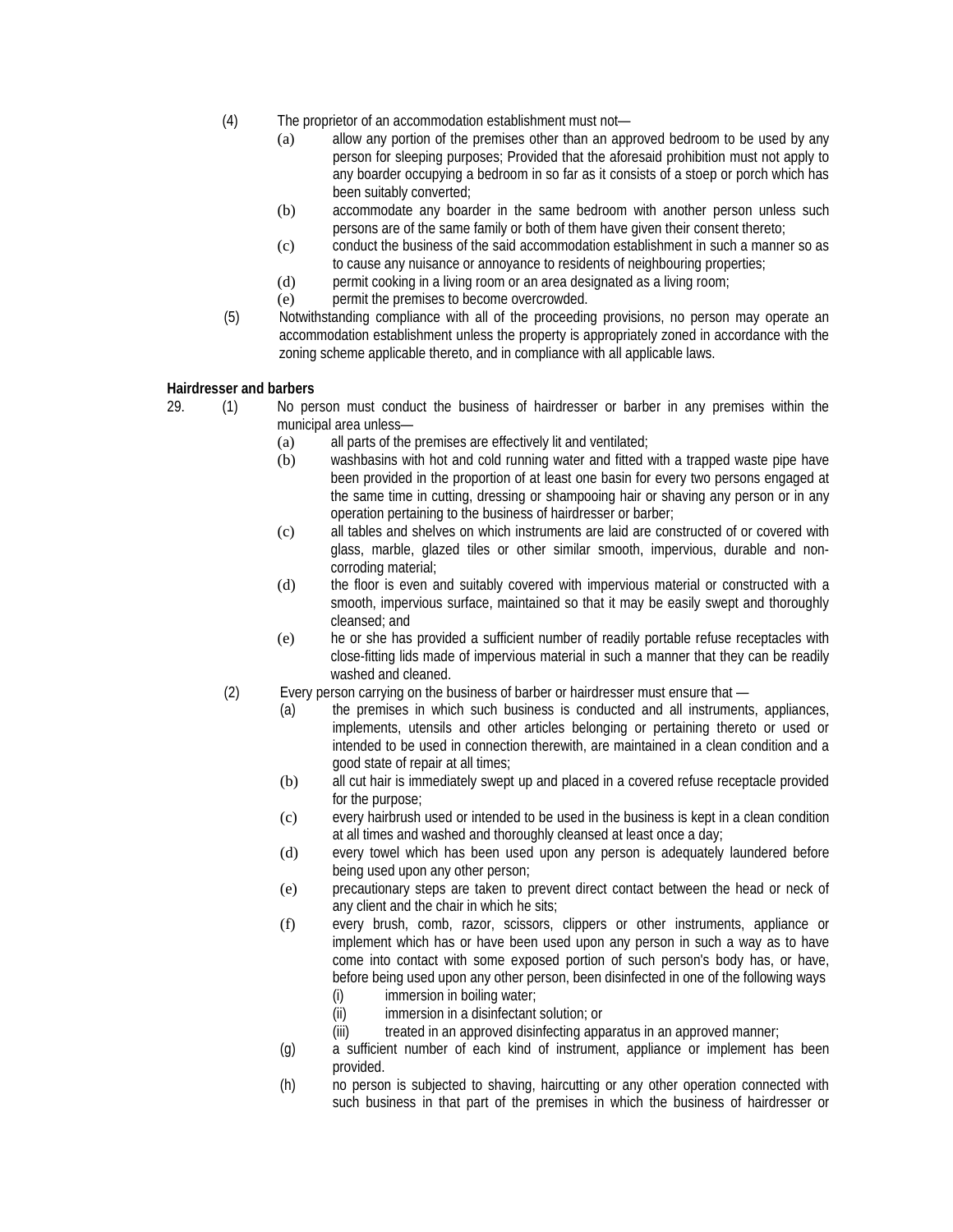barber is ordinarily conducted, if such person appears to be verminous or to be suffering from any disease of the skin or hair and, should any such person have been subjected to any such operation, that all towels, instruments and other things used in connection with such operation have, notwithstanding anything to the contrary herein contained, immediately thereafter been sterilised by immersion in boiling water for at least fifteen minutes;

- (i) no soap other than liquid, powder or tubed soap or shaving cream is used when any person is shampooed or shaved or is subjected to any other operation connected with the business of hairdresser or barber;
- (j) no styptic substance other than in liquid or powder form and applied as a spray or by means of a clean, new piece of cotton-wool is used on any person;
- (k) no person whose person or clothing is in a dirty condition engages in cutting, dressing or shampooing the hair of any other person or in shaving any such other person, or engages in any other operation connected with the business of hairdresser or barber to which such latter person is subjected;
- (l) no person engages in cutting, dressing or shampooing the hair of any other person or in shaving any such other person, or engages in any other operation connected with the business of hairdresser or barber to which such latter person is subjected without washing his hands immediately before doing so;
- (m) no person suffering from any communicable disease takes part in or is permitted or allows to take any part in any operation connected with the conducting of the business of hairdresser or barber unless such person has produced a medical certificate to the effect that he or she is fit so to take part.
- (n) where waxing is practiced, the wax used in such a procedure may only be used for one application.
- (3) The provisions of this By-law applies with the necessary changes to any beauty treatment, manicuring or similar treatment.

## **Tattooing and Body Piercing of Humans**

- 30. (1) Only professional tattooing and body piercing machines designed and assembled in a manner which prevents contamination of sterilized needle sets may be used for applying permanent tattoos or body piercing.
	- (2) All clip cords and spray bottles must have triggers; grasped areas must also be protected by a plastic covering which must be disposed of after use on each client.
	- (3) Work surfaces must be smooth and impervious and disinfected after rendering services to each client.
	- (4) Equipment and supplies must be stored in clean, designated storage cabinets.
	- (5) Instruments and equipment used for any procedure must be sterilised after each client.
	- (6) All tubes and needles must be stored in single service, sterile, sealed autoclave bags that must be opened in the presence of the client.
	- (7) A person responsible for tattooing or piercing must wash his hands with soap and hot water before attending to a client and new latex or nitrile examination gloves must be worn by the operator for the duration of the procedure for each client.

## **Childcare facilities**

- 31. (1) No child care facility may be operated without the written approval of the Director: Municipal Health or his or her authorised representative, which approval may be subject to conditions.
	- (2) Applications for approval must be made on the prescribed form and will only be processed after payment of the application fee approved from time to time by the Council.
	- (3) Written approval in terms of subsection (1) does not exempt any person from the requirements of any other law related to the care of children and/or the use of the premises concerned.
	- (4) Notwithstanding subsection (1) all child care facilities legally in operation at the time of promulgation of this By-law are exempted from requiring written approval for a period of 1 year from such promulgation.

## **Contraventions**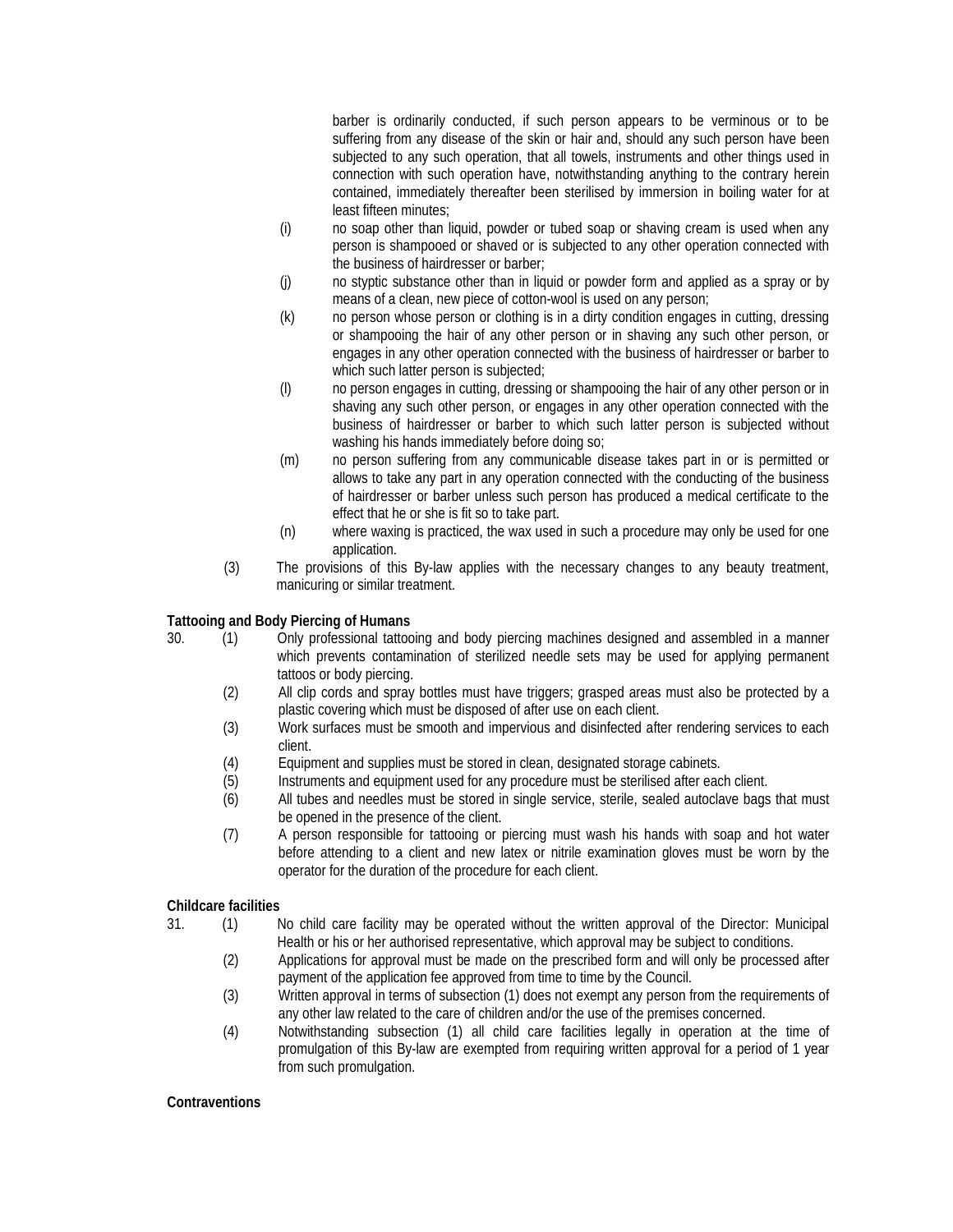32. Any person who contravenes any of the provisions of this Part is guilty of an offence.

## **PART 5:**

# **THE CONVEYING AND HANDLING FOR SALE OF MEAT INTENDED FOR HUMAN CONSUMPTION**

## **Handling of meat for human consumption**

- 33. No person must convey or cause or allow to be conveyed any meat for sale and intended for human consumption, save in accordance with the following requirements:
	- (a) If the conveyance is a vehicle of 1 ton or over:
		- (i) Its internal walls, floor and roof must be continuously lined with corrosion resistant metal or other approved impervious suitable material. Such lining must be rounded at all corners, junctions and intersections, and all joints must be seamless. The vehicle must be maintained externally, internally and mechanically in good order and repair.
		- (ii) Its body must be insulated in such a way that the temperature of the meat must not rise more than 5° Centigrade per hour.
		- (iii) The rear end or sides of its body must be fitted with a closely fitting metal door or doors, the interior of which must also be of non-corrodible metal and be as far as possible free of projections and ledges.
		- (iv) A fixed observation panel of glass in the partition between the driver's cab and the body of the vehicle is permissible.
		- (v) A non-corrodible metal bar or bars with fixed or movable non-corrodible metal hooks, must be fitted to the roof of the vehicle, and all carcasses, or portions of carcasses must be hung therefrom during transit. Such bar or bars must be fixed high enough to ensure that carcasses hang clear of the floor.
		- (vi) All chains or bars used for stabilising the load must be of non-corrodible metal and so installed that they can be easily removed for cleaning.
		- (vii) A loose non-corrodible container, approved by the Director: Municipal Health or his or her authorised representative, and easily removable for cleaning, must be provided inside the vehicle for conveying offal, and no offal must be conveyed in such vehicle except in such container. Such container may be carried on the outside of the vehicle, provided it is fitted into another container that will protect its contents from contamination, and it can be easily removed for cleaning.
	- (b) If the conveyance is a trailer, it must comply with the provisions of subparagraph (a)(i), (ii), (iii), (v), (vi) and (vii).
	- (c) If the conveyance is a vehicle of under 1 ton:
		- (i) It must comply with the requirements of subparagraph (a) (i) and (iii).
		- (ii) It must be permissible for retail butchers to convey therein meat from an abattoir to their trading premises without hanging such meat, provided that it is conveyed in noncorrodible containers of adequate size, approved by the Director: Municipal Health or his or her authorized representative, and easily removable for cleaning and that no offal is conveyed in any container used for conveying meat, but is conveyed in a separate container complying with the requirements of subparagraph (a) (vii) above.
	- (d) If the conveyance is a vehicle, conveying meat to a retail customer, the provisions of subparagraph (a) (i) and (iii) must be complied with.
	- (e) Cooked or prepared meats must be conveyed in non-corrodible containers approved by the Director: Municipal Health or his or her authorized representative and must be wrapped or covered so as to prevent contamination.
	- (f) Save as provided in subparagraphs (c) (ii) and (e), no meat must be conveyed on the floor of any vehicle.
	- (g) No person, animal or article liable to contaminate meat must be carried in any vehicle used for conveying for sale any meat intended for human consumption.
	- (h) The name and address of the owner and the trade name, if any, of his or her business must be printed in clear letters and figures, so as to be easily seen and legible, on both sides of every vehicle used for conveying meat for sale for human consumption.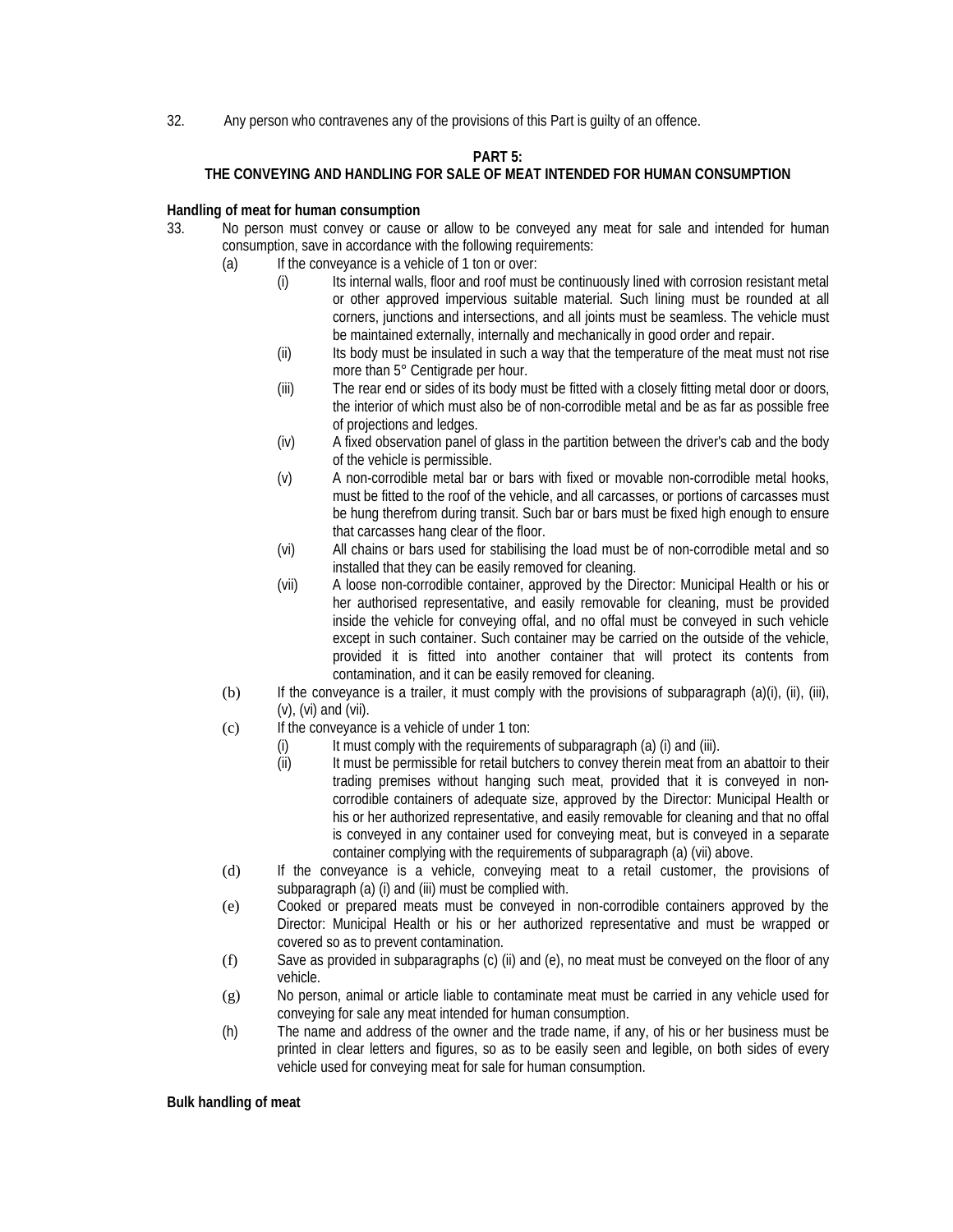- 34. (1) All persons engaged in the bulk handling for sale of meat intended for human consumption must wear clean protective covers of a material approved by the Director: Municipal Health or his authorized representative over their heads, necks and shoulders, so as to prevent contact between the meat and any part of their bodies, except their hands.
	- (2) All employers of such persons must provide them with such covers and must ensure that the provisions of sub-section (1) are complied with.

## **Exemptions**

35. For a period of four years after the date of promulgation of this By law, the provisions of paragraphs 34(a) (i), (ii), (iii), (v) and (vi),  $34(b)$ , except the provision that the trailer should comply with paragraph  $34(a)$  (vii) and 34(d) of this by-law, do not apply to any vehicle already lawfully in use at such date for conveying meat for sale intended for human consumption.

#### **Interpretation**

36. The provisions of this Part must be in addition to, and not in substitution for, the provisions of any other regulations of the Council relating to food intended for sale, except in so far as such regulations may be repugnant to or inconsistent with this regulation, in which case the provisions of this by-law must prevail.

#### **Contraventions**

37. Any person who contravenes or fails to comply with any of the provisions of this Part is guilty of an offence.

## **PART 6: GENERAL PROVISIONS**

#### **Right of entry and inspection**

- 
- 38. (1) Any duly authorised employee of the Council is authorised to inspect any premises within the municipal area in order to determine whether there is compliance with the provisions of this Bylaw.
	- (2) When entering a premises in terms of sub-section (1), the authorised employed must on request by any person, identify himself or herself by producing written proof of authorisation.
	- (3) The authorised employee may be accompanied by a person reasonably required to assist in conducting the inspection.

#### **Service of documents and process**

- 39. (1) Whenever any notice, order, demand or other document is authorised or required to be served on a person in terms of this By-law, it is deemed to have been effectively and sufficiently served on such person:
	- (a) when it has been delivered to him or her personally;
	- (b) when it has been left at his place of residence or business in the Republic with a person apparently over the age or sixteen years;
	- (c) when it has been posted by registered or certified mail to his or her last known residential or business address in the Republic and an acknowledgment of the posting thereof is produced;
	- (d) if his or her address in the Republic is unknown, when it has been served on his agent or representative in the Republic in the manner provided by paragraph (a), (b) or (c), or
	- (e) if his address and agent in the Republic are unknown, when it has been posted in a conspicuous place on the immovable property (if any) to which it relates.
	- (2) When any notice, order, demand or other document as aforesaid is authorised or required to be served on a person by reason of his or her being or having been the owner or occupier of or holding some other right in respect of immovable property, it must not be necessary to name him or her but it must be sufficient if he or she is therein described as the owner, occupier or holder of such immovable property or other right, as the case may be.

## **Penalties**

- 
- 40. (1) Any person convicted of an offence under this By-law is liable to a fine and/or imprisonment for a period not exceeding two years.